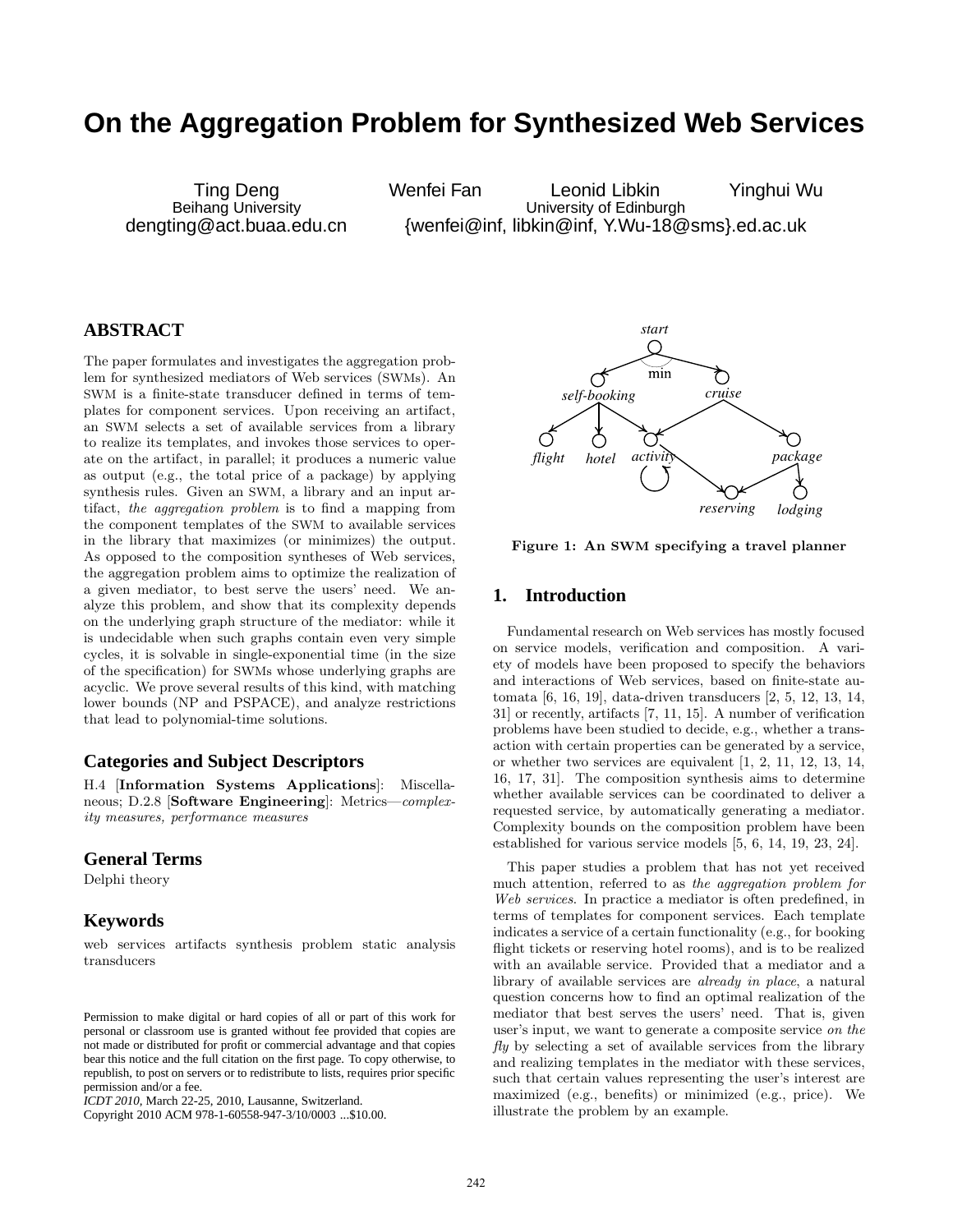**Example 1.1:** Consider a mediator  $M_1$  for planning a trip to Disney World. Users are offered two options, as shown in Fig. 1. (1) They may book a flight, reserve a hotel room, and arrange activities separately, all by themselves. (2) Alternatively, they may opt for a cruise package, with which the choices of hotels are limited. In either option, the users may repeatedly make reservations for activities, e.g., Disney World, scuba, to fill out their free time slots.

The mediator  $M_1$  is defined with component templates, e.g., flight and activity, which indicate services with a functionality for booking a flight and an activity, respectively. Such a template is to be realized with an available service having the required functionality. For example, flight can be realized with one of the online ticket booking systems launched by airlines or services such as Expedia and Priceline. Provided with travel dates, the available service that is chosen to realize flight returns the lowest airfare and reserves a ticket.

Provided travel dates and a list of free time slots, etc, the mediator is expected to explore both options.

(1) For the first option, it ranges over available services for checking flights, hotel rooms and activities. It picks the ones that lead to the minimum cost  $C_1$ , which is the sum of the airfare, accommodation cost and the costs of the activities chosen.

(2) For the second option, it ranges over cruise packages, and for each package, it inspects its lodging constraint and finds a hotel accordingly. It inspects activities as in the first option. The cost  $C_2$  is the sum of the prices of the cruise, lodging and activities.

(3) After both  $C_1$  and  $C_2$  are found, the mediator returns the option with  $\min(C_1, C_2)$ . The option is reserved with the locked price [36], and recommended to the users. The users may then either decide to purchase the package, or cancel the reservation and repeat the process again. The actions are not committed until the users are ready to do so.

Observe that the templates in  $M_1$  may be realized with possibly multiple available services. In this work we focus on how the mediator should realize its templates with the ones that lead to the lowest cost.  $\Box$ 

The aggregation analysis is not only of theoretical interest. The need for it is also evident in practice. In response to practical demand, there have been service providers looking into service selection based on the quality of services, e.g., the Océano project at  $IBM$  [21]. However, the issue has not yet received a formal treatment, from models for specifying aggregation syntheses to the complexity of the problem.

The aggregation problem is, however, nontrivial. As we have seen from the example above, there are typically multiple choices of available services to realize a component template. Furthermore, there is data flow [23] among the components, i.e., the output of a component is passed as the input to another; as a result, the realization of a component is dependent on the choice of the services for the components that invoke it. In addition, the control flow of the mediator may be complex, e.g., represented as a tree, a DAG or a cyclic graph. These make this optimization problem rather challenging.

Contributions. We present a model to specify mediators with aggregation, formulate the aggregation problem, and establish complexity bounds on the problem for mediators of various structures.

Mediators with aggregation. We present a notion of synthesized mediators for Web services (SWMs), which extends mediators studied in [14] by incorporating aggregation synthesis. An SWM specifies a requested service that takes an artifact as input, and returns an aggregate value at the end. We consider artifacts that are updatable records representing the life-cycle of the processing of a requested service (see [7, 11, 15, 25] for detailed discussions about artifacts).

An SWM  $M$  is a finite-state transducer. Each state has a transition rule and a synthesis rule. The transition rule is specified with a precondition, component templates and successor states. Upon receiving an artifact, it checks whether the precondition is satisfied; if so it realizes the templates with available services in a library, invokes the services to operate on the artifact in parallel, and passes the updated artifacts downward to its successor states. The synthesis rule is to compute aggregation value in the state. It is defined in terms of a polytime-computable function on the aggregate values of the successor states. That is, aggregate values are passed upward. The aggregate value generated in the start state of M is returned as (part of) the output of the service.

A formulation of the aggregation problem. An SWM M is realized with available services in a library L. A service in L is a function that takes an artifact as input and returns an (updated) artifact. A realization of  $M$  in  $L$  is a mapping  $\rho$  from the templates of M to L. Substituting service  $\rho(\tau)$ for each template  $\tau$  of M yields a *composite service*  $M[\rho]$ .

To ensure that the composite service generated by a realization  $\rho$  is sensible, we also consider *realization constraints* on  $\rho$  that specify what available services are allowed to realize a template.

Given an SWM  $M$ , an input artifact  $t$ , a library  $L$ , and a realization constraint  $\lambda$ , the *aggregation problem*, denoted by  $AGP(M, L, \lambda, t)$ , is to find a realization  $\rho$  of M in L that satisfies  $\lambda$  and maximizes (or minimizes) the output of  $M[\rho]$ on the input  $t$ .

Complexity bounds. The control flow of an SWM M can be depicted as a graph  $G[M]$  of a form similar to Fig. 1, in which nodes are states of M and an edge  $(s_1, s_2)$  indicates that  $s_2$  is a successor state of  $s_1$ . We establish lower and upper bounds on  $\mathsf{AGP}(M, L, \lambda, t)$ , all matching, for M of various structures. We show that  $AGP(M, L, \lambda, t)$  is undecidable when  $G[M]$  is cyclic. In fact, for every cyclic graph  $G$ , the aggregation problem is undecidable over SWMs  $M$  so that  $G[M] = G$ . But when  $G[M]$  is not cyclic (i.e., is a DAG), the aggregation problem becomes decidable. Note that for many verification problems that ask questions about specifications, rather than data, single-exponential running time is viewed as acceptable (and in many cases unavoidable) [10]. We show that by forbidding cycles we get such acceptable algorithmic solutions: the problem is PSPACE-complete in the acyclic case, and the complexity drops further to NPcomplete (but approximation-hard) when  $G[M]$  is a tree.

We also study special cases of  $AGP(M, L, \lambda, t)$ . In particular, we give the complexity bounds for the problem when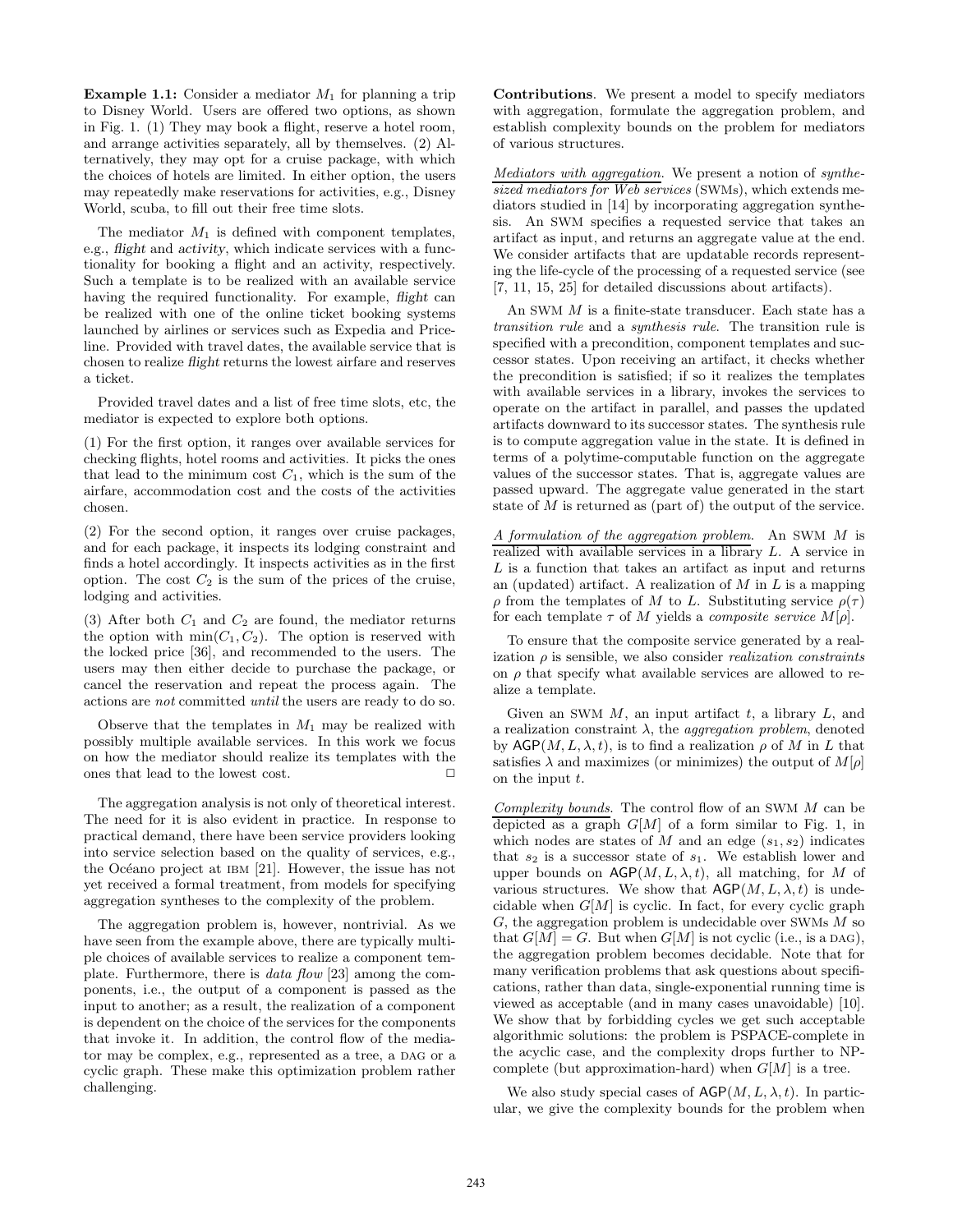$M$  is fixed but  $L$  varies, and when  $L$  is fixed while  $M$  may change. The former is to cope with a set of predefined mediators when the library L may take new services or drop obsolete services, and the latter is to accommodate the practical setting where a relatively stable library L serves various mediators. We show that the former simplifies the aggregation synthesis, e.g.,  $AGP(M, L, \lambda, t)$  is in PTIME as opposed to PSPACE-complete for DAG-structured  $M$ . In contrast, the latter does not make our lives easier: the complexity bounds remain intact when L is fixed.

To the best of our knowledge, this work is among the first formal treatments of aggregation syntheses of Web services. Our results provide a comprehensive picture of complexity bounds for the aggregation problem. In addition, the proofs provide algorithmic insight for developing effective methods to conduct the syntheses.

Related work. Several algorithms have been developed for selecting available services for service composition, based on the quality of services (qos) [8, 20, 34, 35]. Previous work on qos differs from this work in the following aspects. (a) The criteria for qos focus on system issues such as service response time, cost, reliability, availability, trust and bandwidth. In contrast, the aggregation problem is to maximize (or minimize) certain values in an artifact representing users' interest, which are the data processed by the services and are returned as output. (b) The complexity of the aggregation problem largely comes from data flow among component services, i.e., the output of one component is treated as the input of another. In contrast, data flow is not a major issue for previous work on qos. (c) Previous work on qos does not address how aggregation syntheses are expressed in Web services. Furthermore, previous results mostly consist of heuristic algorithms for estimating qos and selecting available services accordingly; complexity bounds for service selection are not studied, except [8]. An NP-complete bound was shown in [8] for optimal selection of available services, for pipelined (linear-structured) services based on a qos model, in the presence of constraints on connecting a pair of services. The qos model and the constraints of [8] are quite different from the aggregation syntheses and constraints studied in this work. Indeed, in the qos settings the optimal selection problem remains in NP even for DAG-structured services [34], as opposed to the PSPACE-complete bound of this work.

A number of standards have been developed for specifying Web services, e.g.,WSDL [33], WSCL [32], OWL-S [26], SWFL [30] and BEPL [9]. A variety of models have also been proposed to characterize services supported by those standards, based on finite-state automata [6, 16, 19], datadriven transducers [2, 5, 12, 13, 14, 31] or artifacts [7, 11, 15]. The notion of SWMs is a refinement of synthesized mediators studied in [14], which shows that its mediators are able to express automaton and transducer abstractions of services. SWMs refine mediators of [14] by defining synthesis rules in terms of aggregation functions. They emphasize data flow among component services, along the same lines as [23]. Meanwhile SWMs specify control flow in terms of transitions of a transducer. To our knowledge, only [14] and the split-join operator of OWL-S [26] allow one to express synthesis operations, and moreover, no previous model supports aggregation syntheses.

As remarked earlier, several verification problems have been investigated for Web services [1, 2, 11, 12, 13, 14, 16, 17, 23, 31]. Complexity bounds have also been developed for the composition problem [5, 6, 14, 19, 23, 24]. To our knowledge, however, no previous work has studied the aggregation problem. In particular, the aggregation problem is quite different from the composition problem. The latter is a decision problem to determine whether there exists a mediator that coordinates available services to deliver a requested service; in contrast, the former is an optimization problem that aims to find a realization of a given mediator to maximize (or minimize) certain values in an artifact.

An artifact is an identifiable record in which attributes may be created, updated, or deleted [7, 11, 25]. It represents the life-cycle and business-relevant data of a business entity [15]. In this work we use artifacts to characterize input messages to a composite service, communications between components during a run of the service, and the output of the run of the service.

Organization. We present SWMs in Section 2, and formulate the aggregation problem in Section 3. We establish the undecidability of the aggregation problem in Section 4. We identify decidable special cases and provide their matching complexity bounds in Section 5. Finally, section 6 summarizes the main results and identifies open problems.

## **2. Synthesized Mediators for Web Services**

We now define the syntax and the semantics of SWMs.

# **2.1 Synthesized Mediators**

Before we formally define SWMs, we first describe artifacts and component templates.

Artifacts and templates. Following [15] we simply treat an artifact as a record specified by an artifact schema

$$
R_A = (\mathsf{val} : \mathbb{Q}, A_1 : \theta_1, \dots, A_n : \theta_n),
$$

where each  $A_i$  is an attribute and  $\theta_i$  is its domain. have a designated attribute val with the domain Q of rational numbers (for storing aggregate values). We assume that a special symbol  $\perp$  is in each of the domains, denoting undefined as usual. We use  $\mathcal{I}(R_A)$  to denote the set of all artifacts of schema  $R_A$ .

We assume a countably infinite set  $\Gamma$  of template names for component services. Each template denotes a service of a certain functionality.

Mediators. A synthesized mediator (SWM) is a finite-state transducer defined in terms of component templates. When the templates are realized with available services, the SWM coordinates those services to deliver a requested composite service. More specifically, upon receiving an artifact, the SWM invokes the component services to operate on the artifact, and redirects artifacts by routing the output of one service to the input of another [9]. It generates the output of the requested service by synthesizing certain values in the artifacts updated by the component services.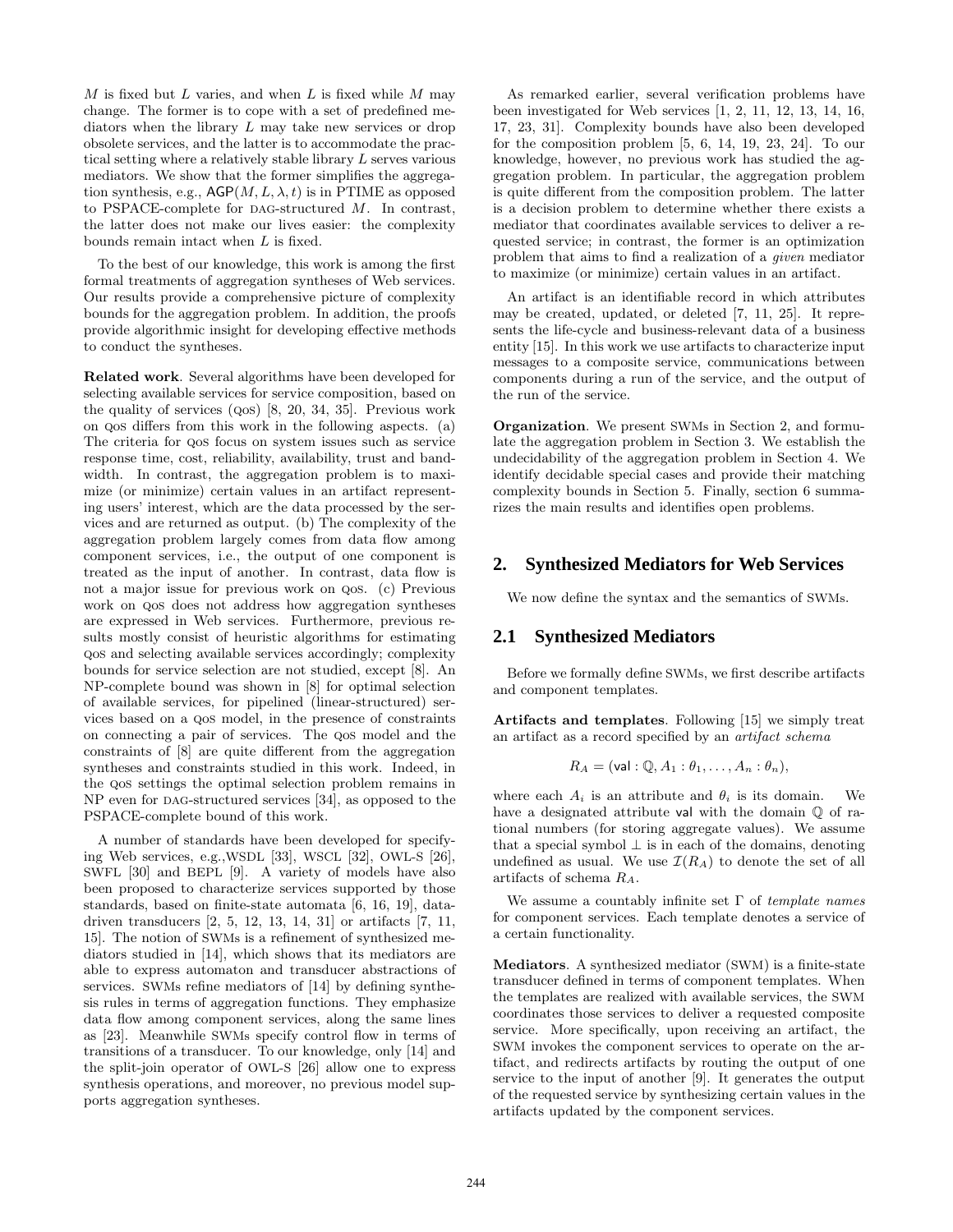$$
(q_1, true) \rightarrow (q_s, \tau_{id}), (q_c, \tau_{id})
$$
\n
$$
(q_s, true) \rightarrow (q_f, \tau_f), (q_h, \tau_h), (q_a, \tau_a)
$$
\n
$$
(q_a, \phi_a) \rightarrow (q_a, \tau_a), (q_r, \tau_{id})
$$
\n
$$
(q_s, true) \rightarrow (q_a, \tau_a), (q_r, \tau_{id})
$$
\n
$$
(q_b, true) \rightarrow (q_a, \tau_a), (q_p, \tau_p)
$$
\n
$$
(q_p, true) \rightarrow (q_r, \tau_{id}), (q_l, \tau_l)
$$
\n
$$
(q_f, true) \rightarrow ...
$$
\n
$$
(q_f, true) \rightarrow ...
$$
\n
$$
(q_f, true) \rightarrow ...
$$
\n
$$
(q_f, true) \rightarrow ...
$$
\n
$$
(q_f, true) \rightarrow ...
$$
\n
$$
(q_f, true) \rightarrow ...
$$
\n
$$
(q_f, true) \rightarrow ...
$$
\n
$$
(q_f, true) \rightarrow ...
$$
\n
$$
(q_f, true) \rightarrow ...
$$
\n
$$
(q_f, true) \rightarrow ...
$$
\n
$$
(q_f, true) \rightarrow ...
$$
\n
$$
(q_f, true) \rightarrow ...
$$
\n
$$
(q_f, true) \rightarrow ...
$$
\n
$$
(q_f, true) \rightarrow ...
$$
\n
$$
(q_f, true) \rightarrow ...
$$
\n
$$
(q_f, true) \rightarrow ...
$$
\n
$$
(q_f, true) \rightarrow ...
$$
\n
$$
(q_f, true) \rightarrow ...
$$
\n
$$
(q_f, true) \rightarrow ...
$$
\n
$$
(q_f, true) \rightarrow ...
$$
\n
$$
(q_f, true) \rightarrow ...
$$
\n
$$
(q_f, true) \rightarrow ...
$$
\n
$$
(q_f, true) \rightarrow ...
$$
\n
$$
(q_f, true) \rightarrow ...
$$
\n
$$
(q_f, true) \rightarrow ...
$$
\n
$$
(q_f, true) \rightarrow ...
$$
\n
$$
(q_f, true) \rightarrow ...
$$
\n
$$
(q_f, true) \rightarrow ...
$$
\n
$$
(q_f, true) \rightarrow ...
$$
\n
$$
(q_f, true) \rightarrow ...
$$
\n
$$
(q_f, true) \rightarrow ...
$$

Figure 2: The transition rules and synthesis rules of mediator  $M_1$ 

Definition 2.1: A *synthesized mediator* (for web services, referred to as an SWM) over an artifact schema  $R_A$  is defined as  $M = (Q, \delta, \sigma, q_0)$ , where Q is a finite set of states,  $q_0$  is the *start state*,  $\delta$  is a set of *transition rules*, and  $\sigma$  is a set of synthesis rules, such that for each  $q \in Q$ , there exist a unique transition rule  $\delta(q)$  and a unique synthesis rule  $\sigma(q)$ :

$$
\begin{array}{rcl}\n\delta(q): & (q,\phi) & \rightarrow & (q_1,\tau_1),\ldots,(q_k,\tau_k). \\
\sigma(q): & \mathsf{val}(q) & \leftarrow & F_q(\mathsf{val}(q_1),\ldots,\mathsf{val}(q_k)).\n\end{array}
$$

Here  $q, q_1, \ldots, q_k$  refer to states in  $Q$ , and

- all the  $\tau_i$ 's are template names from Γ (referred to as component templates of  $M$ ; the set of these templates in M is denoted by  $\Gamma(M)$ ;
- $\phi$ , called the *precondition* of q, is a PTIME-computable predicate over artifacts of schema  $R_A$ ;
- $k > 0$ ; in particular, when  $k = 0$ , the right-hand side (RHS) of the rules  $\delta(q)$  and  $\sigma(q)$  are empty; and
- $F_q: \mathbb{Q}^k \to \mathbb{Q}$  is a PTIME-computable function.

For a transition  $(q, \phi) \rightarrow (q_1, \tau_1), \ldots, (q_k, \tau_k)$ , we refer to  $q_1, \ldots, q_k$  as the *successor* states of q carrying templates  $\tau_1, \ldots, \tau_k$ , respectively.  $\Box$ 

**Example 2.1:** The mediator  $M_1$  described in Example 1.1 can be expressed as an SWM. The artifact schema for  $M_1$ consists of attributes specifying (1) departure city, travel dates, and the number of tickets,  $(2)$  a list  $T_l$  of free time slots to be filled, (3) a list  $A_l$  of activities, initially empty, and (4) val indicating the total cost of a trip, initially  $\perp$ . We define mediator  $M_1 = (Q_1, \delta_1, \sigma_1, q_1)$ , where  $Q_1 = \{q_1, q_s, q_c, q_f, q_h, q_a, q_r, q_p, q_l\}$ , and the transition rules  $\delta_1$  and synthesis rules  $\sigma_1$  are shown in Fig. 2.

In the mediator  $M_1$ , the set  $\Gamma(M_1)$  includes templates  $\tau_f, \tau_h, \tau_a, \tau_p$  and  $\tau_l$ . As shown in Fig. 1, these templates are to be realized with available services for checking flight, hotel, activity, cruise package and lodging, respectively. Each of these services updates certain attribute values of the artifact. For example,  $\tau_a$  updates attributes  $A_l$  and  $T_l$  by filling a time slot with an activity. In addition,  $\Gamma(M_1)$  contains a dummy template  $\tau_{id}$ , which simply passes artifact to its successor state without incurring any changes.

Note that the synthesis rule for  $q_1$  is defined with aggregation operator min, while the synthesis rule for  $q_s$  is defined with the sum aggregate. We shall explain the semantics of  $M_1$  in Example 2.2.

Remark. We focus on SWMs in which the transitions are deterministic. The reason for this is twofold. First, SWMs can already encode nondeterminism to a certain degree. Indeed, nondeterminism in this scenario is encoded not by

transitions, but by the choice of library functions that represent possible implementations of templates. An SWM thus encodes a variety of actual realizations, which will be defined shortly. Second, allowing nondeterminism in transitions leads to significant technical problems. To start with, one needs an ad-hoc method for defining the aggregate value of the mediator even when all library functions have been fixed, as many possible runs may exist. Even more unpleasantly, there are no meaningful structural restrictions that ensure decidability of the problem of choosing the best realization of an SWM. In light of these, we consider deterministic SWMs to focus on the main theme of the aggregation analysis, and defer a full treatment of nondeterminism to future work.

#### **2.2 Semantics of Mediators**

The semantics is defined via realizations of SWMs, which substitute available library services for template names. Once this is done, we give two ways of presenting the semantics of SWMs: a traditional, purely operational one, as well as an equivalent semantics that describe the run at once, rather than via a sequence of steps.

Realizing SWMs. We view available services as function on artifacts, i.e., functions  $f : \mathcal{I}(R_A) \to \mathcal{I}(R_A)$ . We shall only impose a condition that such functions are tractable, i.e., PTIME-computable. We assume that we have a library L of available services to choose from. The library can be built by leveraging techniques for Web service discovery  $(e.g., [4, 29]).$ 

In a nutshell, the output of an available service is used to update attribute values of the input artifact. The service conducts the computation based on data in its local database and the input artifact. While in practice it may take additional input from the users, to simplify the discussion we assume that all the input parameters are encompassed in the input artifact as attributes. This assumption does not change the complexity bounds for the aggregation problem to be investigated.

To make a composite service, an SWM needs to be realized by substituting available library services for its templates. Thus, we define a realization of an SWM M in library L as a mapping  $\rho$  from the set  $\Gamma(M)$  of templates of M to L. We denote the result of substituting a library service  $\rho(\tau)$ for each occurrence of  $\tau$  in M by  $M[\rho]$ , referred to as the composite service of M realized by  $\rho$ .

To ensure that the services realized make sense, we need to impose constraints on realizations. For instance, it is not sensible if one realizes a template intended for airfare with a service for hotel. Thus, we define a realization constraint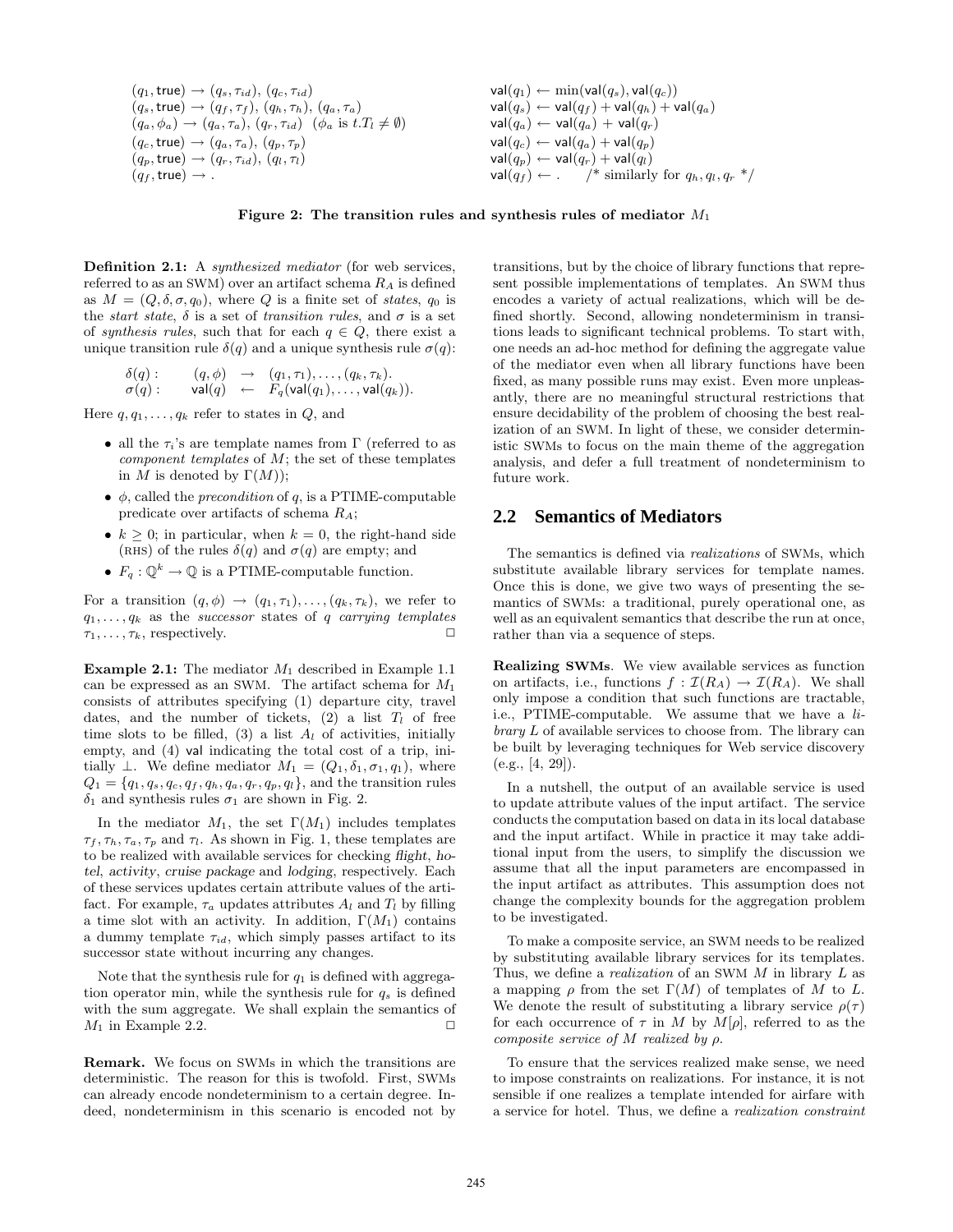as a mapping  $\lambda$  from  $\Gamma(M)$  to the powerset  $\mathcal{P}(L)$  of L. A template  $\tau$  is restricted to a set  $\lambda(\tau)$  of available services that have the required functionality, such that  $\tau$  is only allowed to be realized with a service in the subset  $\lambda(\tau)$  of L. Realization constraints classify services in the library based on their functionality, and can be automatically found by capitalizing on Web service discovery methods [4, 29].

A realization  $\rho$  of M is said to be valid w.r.t. constraint  $\lambda$ if for each  $\tau$  in  $\Gamma(M)$ , we have  $\rho(\tau) \in \lambda(\tau)$ . We also say that a realization constraint  $\lambda$  is *deterministic* if it uniquely determines the library service for each template, i.e.  $|\lambda(\tau)| = 1$ for all  $\tau$ .

Runs of composite service – operational semantics. A composite service  $M[\rho]$ , where M is defined over an artifact schema  $R_A$ , runs on artifacts of  $R_A$ . We present two equivalent notions of a run: one of purely operational, and the other of more denotational flavor.

For the operational notion, we define a step relation  $\Rightarrow_{(M[\rho],t_0)}$ , where  $t_0$  is an artifact. The relation is between execution trees [5, 6]. One starts with a single-node execution tree labeled by the triple  $(q_0, t_0, \perp)$ , and proceeds until a terminal execution tree is reached, on which the step relation is not applicable. Then the value of the third attribute of the root's label in that execution tree is the result of running the composite service, i.e.,  $M[\rho](t_0)$ .

More precisely, in an execution tree, each node  $v$  is labeled by a triple  $(q, t, w)$ , where  $q \in Q$ , t is an artifact of schema  $R_A$ , and  $w \in \mathbb{Q} \cup \{\perp\}$ . We refer to the value w as val(v). For two execution trees  $\xi$  and  $\xi'$ , we write  $\xi \Rightarrow_{(M[\rho],t_0)} \xi'$  if one of the following conditions holds.

- **Spawning.** If there is a leaf node v of  $\xi$  labeled with  $(q, t, \perp)$  (where the transition rule for q is  $(q, \phi) \rightarrow$  $(q_1, \tau_1), \ldots, (q_k, \tau_k)$  and  $\xi'$  is obtained from  $\xi$  as follows.
	- If  $k = 0$  or  $\phi$  evaluates to false on t (i.e., either q has no successor state, or the precondition for q does not hold), then  $\xi'$  is obtained from  $\xi$  by setting  $val(v)$  to the value of the valuattribute of t.
	- Otherwise  $\xi'$  is obtained from  $\xi$  by spawning k children  $u_1, \ldots, u_k$  of v, in parallel. For each  $i \in$  $[1, k]$ , a distinct node  $u_i$  is created as the *i*-th child of v. The node  $u_i$  is labeled with  $(q_i, \rho(\tau_i)(t), \perp)$ , i.e., it invokes available service  $\rho(\tau_i)$  and labels  $u_i$ with the updated artifact  $\rho(\tau_i)(t)$ .
- Synthesizing. If there is no leaf node to which a transition rule applies, then  $\xi'$  is obtained from  $\xi$  by picking a node v labeled by  $(q, t, \perp)$  so that none of its successors  $u_1, \ldots, u_k$  has val $(u_i) = \perp$ , and updating  $val(v)$  according to the synthesis rule:  $val(v)$  gets the value  $F_q(\text{val}(u_1), \ldots, \text{val}(u_k))$ , where  $F_q$  is the aggregate from the synthesis rule for q.

In other words, the synthesis rule is applied if  $val(v) =$  $\perp$  as soon as val $(u_i)$  is available for all  $i \in [1, k]$ .

The run starts from an execution tree  $\xi_0$  consisting of a single root node r, labeled with  $q_0$ , the input artifact  $t_0$  and carrying val $(r) = \perp$ . Then an execution tree is generated

top-down; spawning new nodes stops at a node reached if either the node is in a "final state"  $q$  indicated by the transition rule of  $q$  (with an empty RHS), or at the node the precondition  $\phi$  is not satisfied. In both cases val at such a node carries a non- $\perp$  value. The synthesis rule for state q is applied bottom-up to a node v labeled with  $(q, t, \perp)$  as soon as val $(u_i)$ 's are available for all its children.

If the process stops,  $val(r)$  is the output. More precisely, the result of the run of  $M[\rho]$  on artifact  $t_0$  is an execution tree  $\xi$  such that  $\xi_0 \Rightarrow^* \xi$  and there is no distinct  $\xi'$  satisfying  $\xi \Rightarrow \xi'$  (of course  $\Rightarrow^*$  is the reflexive-transitive closure of  $\Rightarrow$ ). The *output*  $M[\rho](t_0)$  is the content of val(r) at the root r of the result of the run.

The process may not necessarily stop when a mediator M is "recursively defined", i.e., when a state in  $M$  can reach itself after one or more transitions. In other words, there may not exist a finite execution tree  $\xi$  such that  $\xi_0 \Rightarrow^* \xi$ and  $\xi$  cannot be further expanded via spawning. When this happens,  $M[\rho](t_0)$  is undefined.

Denotational semantics. Note that while there may be multiple runs of a composite service, their results coincide, and thus the output is uniquely defined. In fact, one can compactly represent the output of such runs by a single tree, as shown in the easily verified proposition below. The proposition suggests a semantics of denotational flavor, which is equivalent to its operational counterpart given above.

**Proposition 2.1:** For a composite service  $M[\rho]$  and an artifact  $t_0$  of schema  $R_A$ , the result of a run and the output of  $M[\rho]$  on to are either a  $(Q \times I(R_A) \times \mathbb{Q})$ -labeled tree  $\xi$ and a number  $w_0 \in \mathbb{Q}$  satisfying the following conditions:

- 1. the root of  $\xi$  is labeled with  $(q_0, t_0, w_0)$ ;
- 2. consider a node v of  $\xi$  labeled with  $(q, t, w)$ , where  $(q, \phi) \rightarrow (q_1, \tau_1), \ldots, (q_k, \tau_k)$  is the transition rule for q;
	- (a) v is a leaf iff  $w = t$ .val and either  $\phi(t) = false$  or  $k=0$ :
	- (b) v is a non-leaf node iff it has k children labeled with  $(q_i, \rho(\tau_i)(t), w_i)$  for  $i = 1, \ldots, k$  so that  $w =$  $F_q(w_1, \ldots, w_k)$ , where  $F_q$  is the aggregate in the synthesis rule for q.

or are undefined.

**Example 2.2:** Recall the mediator  $M_1$  from Example 1.1. Given an artifact  $t_1$  of schema  $R_1$  and a realization  $\rho_1$ , the execution tree specifying the run of  $M_1[\rho_1]$  on  $t_1$  is constructed as follows, as depicted in Fig. 3.

- (1) It starts with a tree  $\xi_0$  consisting of only the root node r, labeled with  $(q_1, t_1, \text{val}(r) = \bot)$ .
- (2) Since the preconditions for  $q_s$  and  $q_c$  are true, the tree  $\xi_0$  is expanded to  $\xi_1$  by creating two children  $v_s$  and  $v_c$  for root r, labeled with  $(q_s, t_1, \perp)$  and  $(q_c, t_1, \perp)$ , respectively. Note the dummy service  $\tau_{id}$  simply passes the input artifact  $t_1$  to  $v_s$  and  $v_c$ .
- (3) At node  $v_s$ , the available services  $\rho_1(\tau_f)$ ,  $\rho_1(\tau_h)$  and  $\rho_1(\tau_a)$  are invoked unconditionally, in parallel with parameter  $t_1$  associated with  $v_s$ . The tree  $\xi_1$  is expanded by creating three children  $v_f, v_h, v_a$ .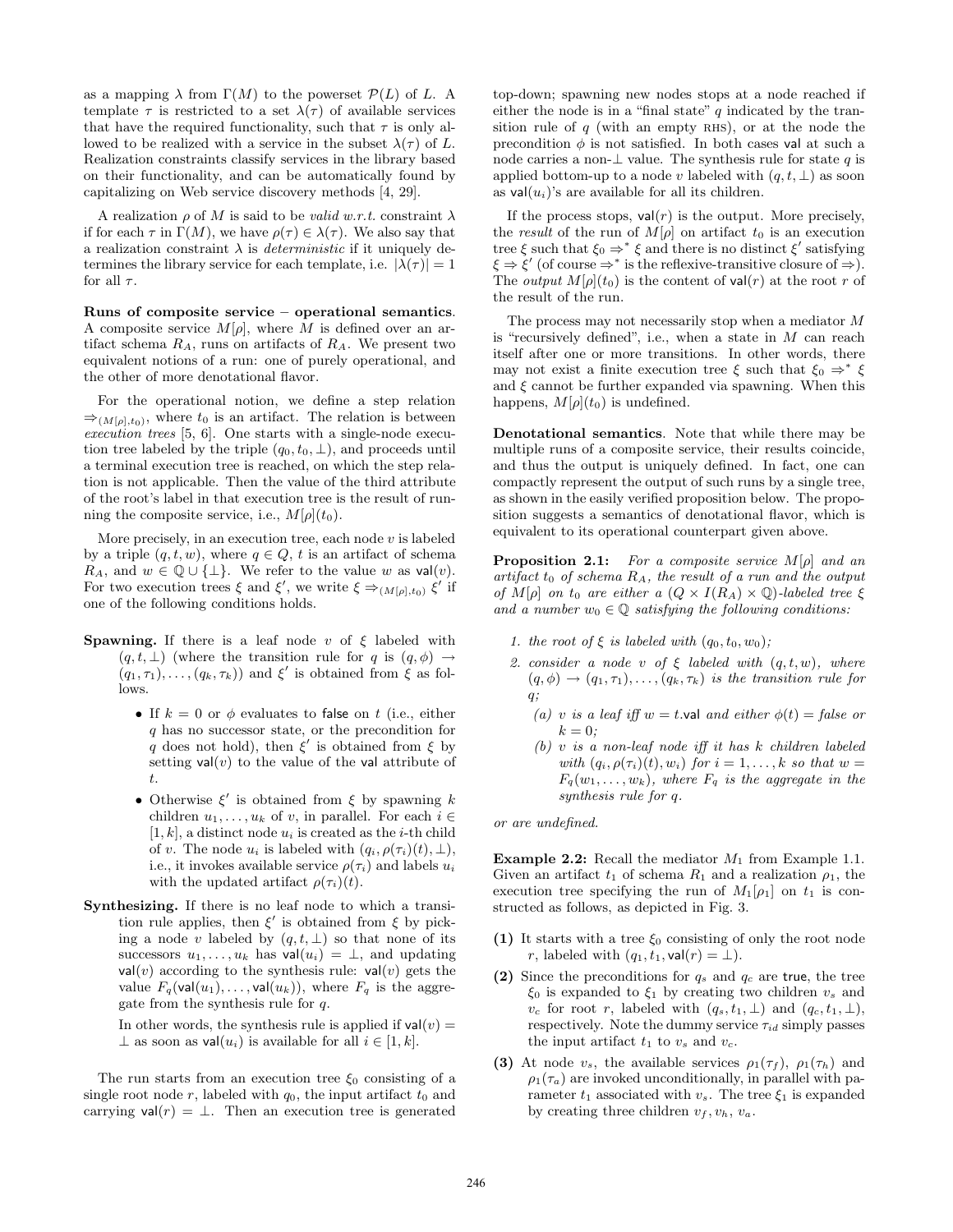

Figure 3: An example execution tree

At node  $v_f$ , assume that  $t_f$  is the output artifact of  $\rho_1(\tau_f)$ , and  $t_f$  val is the airfare found by  $\rho_1(\tau_f)$  based on the data in the input  $t_1$  and the local database of  $\rho_1(\tau_f)$ . Since state  $q_f$  does not have any successor state,  $v_f$  does not spawn any new node, and val $(v_f)$  is simply set to be  $t_f$  val; similarly for  $v_h$ .

On the other hand, at node  $v_a$ , if the precondition  $\phi_a(t_1)$  is satisfied,  $\rho_1(\tau_a)$  is triggered to find an activity. It returns an artifact  $t_a$ , which updates  $t_1$  by filling a free time slot with an activity, i.e., adding the newly chosen activity to  $t_1.A_l$  (treated as  $t_a.A_l$ ), and removing the corresponding slot from  $t_1.T_l$  (denoted as  $t_a$ .  $T_l$ ). It spawns two children  $v_a^1$  and  $v_r$ , and passes  $t_a$  to them. While the node  $v_r$  simply retains  $t_a$  val for synthesizing (denoted as  $t_r$  val), the process repeats at node  $v_a^1$ , which invokes  $\rho_1(\tau_a)$  to select activities for the remaining time slots in  $t_a.T_l$ . The tree expands until all the free time slots are filled, i.e., when the precondition  $\phi_a$  no longer holds.

- (4) As soon as the spawning process terminates for the subtree of  $v_a$ , the synthesizing phase starts for the subtree of  $v_s$ . Synthesizing val values upwards, val $(v_a)$  is set to be the sum of the costs for all the chosen activities. When val $(v_a)$  is available, val $(v_f)$  + val $(v_h)$  + val $(v_a)$  is computed and assigned to  $val(v_s)$ , which is the cost  $C_1$ shown in Fig. 3.
- (5) Similarly, at node  $v_c$  two children  $v_a^2$  and  $v_p$  are created. In particular, at the node  $v_p$  the service  $\rho_1(\tau_p)$  is triggered to select a cruise package, which yields artifact  $t_p$ . Based on the package selected and its constraint on lodging, a hotel is chosen by invoking  $\rho_1(\tau_l)$ , taking  $t_p$  as the input parameter.

Along the same lines as described above, the subtree rooted at  $v_c$  is completed and val $(v_c)$  is computed. At this point val(r) can be computed, as  $min(va|(v_s), val(v_c))$ . This yields the result of the run, an execution tree in which no node v has val $(v) = \perp$ . The output  $M_1[\rho_1](t_1)$  of the run is  $val(r)$ .

To sum up, a transition rule indicates a business rule, and the precondition for each state determines whether its associated business rule should be carried out or not. An SWM specifies the control flow in terms of its transition rules, and the data flow with artifacts. There exist dependencies on the artifacts, e.g., the output artifact of  $\rho_1(\tau_p)$  is the input of  $\rho_1(\tau)$  in the example above; that is, the choice of hotel depends on what cruise package is selected in the previous state, as various cruise packages impose different lodging constraints. Also, to simplify the discussion, we only take a single artifact as input and produce a single value val as output. However, the definition of SWMs can be readily extended such that a composite service may take multiple artifacts as input and return multiple artifacts as output (including but not limited to val), and this does not change the results in the paper.

### **3. The Aggregation Problem**

We now present the aggregation problem. Given an SWM M over artifact schema  $R_A$ , an artifact t of  $R_A$ , a library L of available services and a realization constraint  $\lambda$ , the aggregation problem is to find a realization  $\rho$  of M in L that is valid w.r.t.  $\lambda$  and maximizes (or minimizes)  $M[\rho](t)$ .

Intuitively, given an input  $t$  and a mediator  $M$ , the aggregation synthesis is to generate a composite service "onthe-fly" [28] that is "optimal" for user's request, by realizing templates of M with available services  $w.r.t.$  the user's input. For instance, the aggregation synthesis for SWM  $M_1$  of Example 1.1 is an instance of the aggregation (minimization) problem.

As usual, to study the complexity, we turn to a decision version of the aggregation problem. In such a version, we are interested in a valid realization  $\rho$  of M in L so that  $M[\rho](t) \geq B$ , for a predefined bound B.

|               |  | PROBLEM: $AGP(M, L, \lambda, t)$                                                                                  |
|---------------|--|-------------------------------------------------------------------------------------------------------------------|
| <b>INPUT:</b> |  | 1. An SWM M over an artifact schema $R_A$ ;                                                                       |
|               |  | 2. an artifact t of $R_A$ ;                                                                                       |
|               |  | 3. a library $L$ of available services,                                                                           |
|               |  | 4. a realization constraint $\lambda$ .                                                                           |
|               |  | QUESTION: Does there exist a realization $\rho$ of M in<br>L valid w.r.t. $\lambda$ so that $M[\rho](t) \geq B$ ? |

Of course one can change the sign of all the values and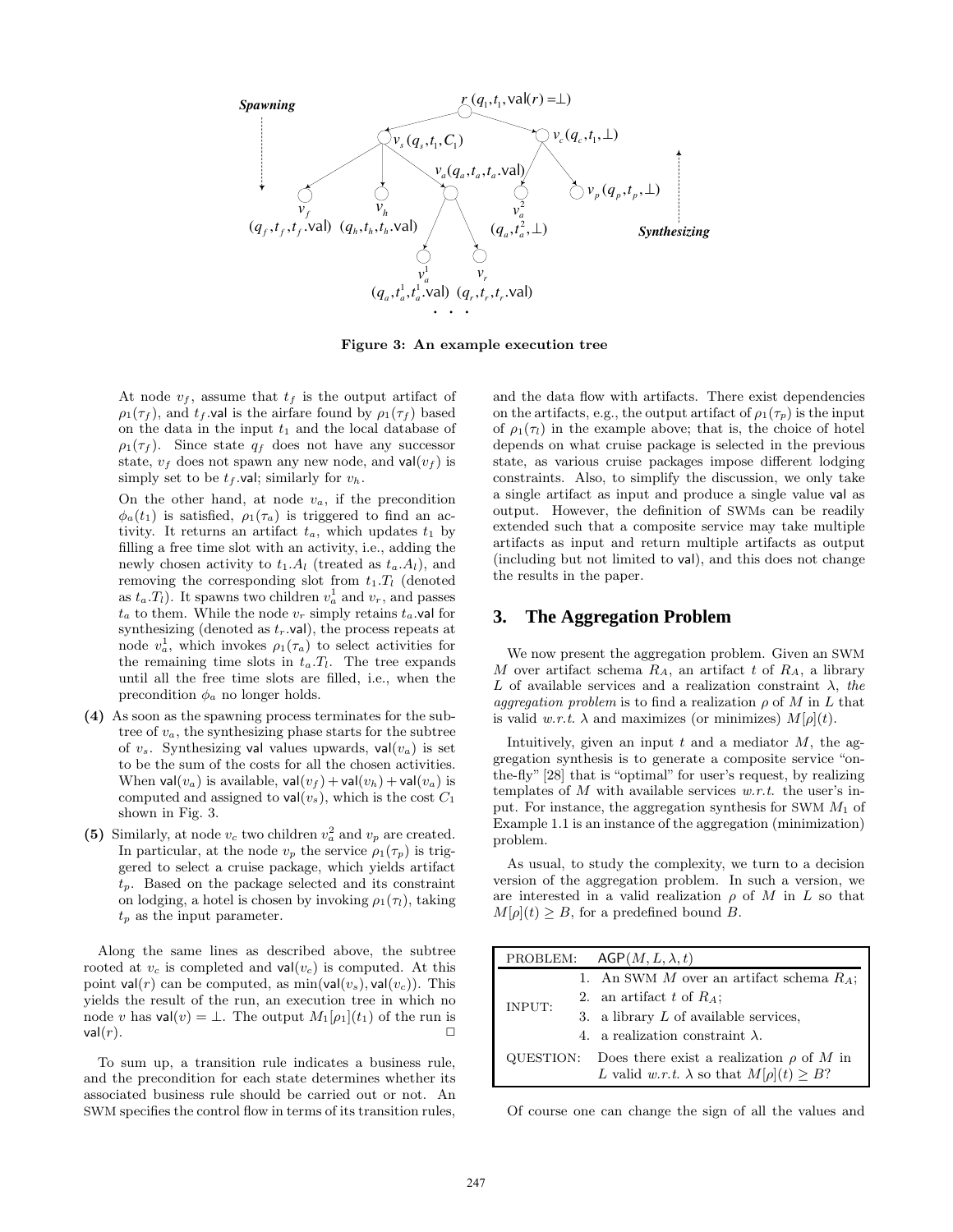aggregate functions and arrive at an equivalent minimization problem which asks whether  $M[\rho](t) \leq B$ . If we want to emphasize whether we refer to the maximization  $(M[\rho](t))$ B) or minimization  $(M[\rho](t) \leq B)$  version, we shall write  $AGP_{\text{max}}$  or  $AGP_{\text{min}}$ , resp.

Our goal is to investigate the complexity bounds of  $AGP(M, L, \lambda, t)$  for SWMs M of various structures. More precisely, we define the mediator graph of an SWM  $M =$  $(Q, \delta, \sigma, q_0)$ , denoted by  $G[M]$ , as a directed edge-labeled graph  $G[M] = (Q, E, L)$  in which there is an edge  $(q, q')$ in E labeled with  $\tau$  if  $q'$  is a successor state of q carrying template  $\tau$ , i.e.,  $(q', \tau)$  is in the RHS of the transition rule for q in M. In the sequel we simply write  $G[M]$  as  $(Q, E)$ when  $L$  is clear from the context. Apparently an SWM  $M$ is recursively defined if  $G[M]$  is cyclic.

We start by showing that the general problem is undecidable even for very simple SWMs that have a single state and whose underlying graph is a self-loop. In fact, we show that for every graph containing a cycle, the aggregation problem for mediators with that underlying graph is undecidable (even if some of the parameters are fixed). As an example, Figure 1 depicts an SWM with a cyclic graph structure.

So this suggests a restriction to SWMs whose mediator graph is a DAG. We show that for such DAG-structures SWMs the problem is decidable in PSPACE, and the further restriction to tree-structured SWMs puts the problem in NP.

#### **4. Aggregation Synthesis: undecidability**

In this section we show that the general aggregation synthesis problem  $AGP(M, L, \lambda, t)$  is undecidable, and identify restrictions that need to be put on the parameters of the problem to achieve decidability.

Recall that the mediator graph for an SWM  $M$  is the graph  $G[M]$  whose nodes are reachable states of M, and which has an edge from  $q$  to  $q'$  if  $q'$  appears in the right-hand side of the unique transition rule for  $q$  in  $M$ .

We then have the following undecidability result. Recall that a realization constraint  $\lambda$  is *deterministic* if  $|\lambda(\tau)| = 1$ for all  $\tau$ , i.e., for each template, the library service realizing it is uniquely determined.

**Theorem 4.1:** Let G be an arbitrary connected graph with a cycle. Then there exists an SWM  $M_0$  whose mediator graph is  $G$ , a fixed library  $L_0$  and a deterministic realization constraint  $\lambda_0$  such that the problem  $\mathsf{AGP}(M_0, L_0, \lambda_0, t)$ (whose only input is  $t$ ) is undecidable.

Proof sketch: The reduction is from the existence of solutions to Diophantine equations with a fixed number of variables and of fixed degree (e.g., degree 16 with 29 variables [22]). The artifact codes the coefficients of such a polynomial (note that the schema is fixed) as well as a code for a tuple of variables (with the initial value 0) and the value of the Diophantine polynomial on the decoded tuple. We use a fixed library consisting of a single function  $f$  that increases the value of the code by 1. The SWM has one state  $q$ , with transition and synthesis rules as follows:

$$
(q, P \neq 0) \rightarrow (q, \tau), \quad \text{val}(q) \leftarrow \text{val}(q).
$$

Here P decodes the code value and computes the value of the polynomial, in PTIME. If the value is 0, the val attribute is set to 0 and propagated up. Otherwise the function  $f$  is invoked to increase the code by 1, and the process proceeds. A run does not terminate if there is no solution; otherwise it terminates with output  $0^1$ .

The graph of this SWM has one node with a self-loop. For graphs with larger cycles just add dummy states.  $\Box$ 

A slight modification of the proof shows the following undecidability result.

Corollary 4.2: The aggregation problem is undecidable even if the library, the (deterministic) realization constraint, the artifact, and the cyclic mediator graph are fixed. That is, for an arbitrary connected graph G with a cycle, there exist a fixed library  $L_0$ , a deterministic realization constraint  $\lambda_0$ and an artifact  $t_0$  so that the problem  $\mathsf{AGP}(M, L_0, \lambda_0, t_0)$ , whose only input is an SWM  $M$  with the mediator graph  $G$ , is undecidable.

Proof sketch: We follow the previous proof and remove the coefficients of the polynomial from the artifact and instead put attributes for the values of the decoded tuple of variables. The SWM produces the tuple from a code and computes the polynomial in the precondition, i.e., we have a transition rule  $(q_0, p(\bar{n}) \neq 0) \rightarrow (q_1, \tau)$ , where p is the Diophantine polynomial and  $\bar{n}$  refers to the k-tuple holding the decoded values. The library consists of a single function f as in the previous proof.  $\Box$ 

Analyzing the proof, we see that there are two main reasons for undecidability:

- 1. cyclicity of the mediator graph (even a single cycle leads to undecidability), and
- 2. the infinite domain of attribute values of the artifact.

The second constraint is essential for many applications as artifacts store numbers, dates, strings, etc. So we need to impose restrictions on the mediator graph. As no cycles are allowed, we shall look at mediator graphs which are DAGs and trees. But now, for completeness only, we present a simple result for the case of fixed-size domain.

Proposition 4.3: Assume that the size of the domain of each attribute of the artifact schema is fixed. Then  $AGP(M, L, \lambda, t)$  can be solved in single-exponential time. If M and the artifact schema are fixed as well, it is solvable in polynomial time.

Proof sketch: When the size of the domain is fixed, there are at most exponentially many artifacts, and then runs of each realization can be accepted by exponential-size tree automata. Since the number of realizations with a fixed domain is exponential too, we need to check nonemptiness of exponentially many tree automata, each of exponential size, which can be done in single-exponential time. When M and the artifact schema are fixed too, we have polynomially many realizations and artifacts, and the problem becomes  $\Box$   $\Box$ 

<sup>&</sup>lt;sup>1</sup>We thank an anonymous referee for suggesting an improvement of our initial proof.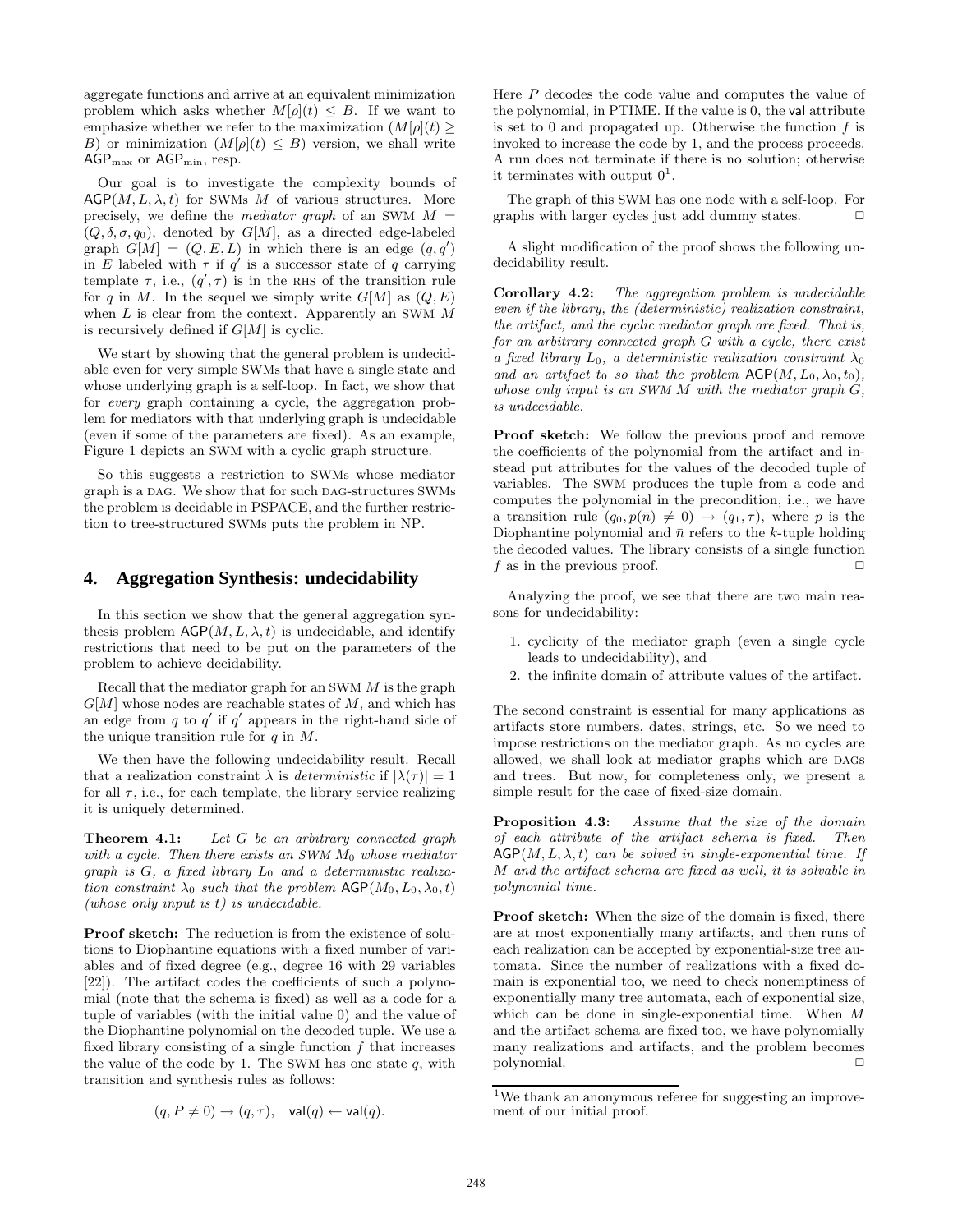## **5. Decidable Cases**

In this section we identify special decidable cases of the aggregation problem. We investigate  $AGP(M, L, \lambda, t)$  for SWMs  $M$  that are not recursively defined, i.e., when the mediator graph  $G[M]$  of M is acyclic. As a result, one does not have to worry about the termination of runs of composite services realized with these SWMs.

## **5.1 Tree-Structured Mediators**

We start with  $AGP(M, L, \lambda, t)$  for tree-structured SWMs  $M$ , i.e., when  $G[M]$  is a tree.

Complexity. Our first result shows that the aggregation problem indeed becomes decidable when  $G[M]$  has a tree structure. In fact, it can be solved in single-exponential time, which is acceptable for static analysis of specifications such as SWMs.

The problem is, however, intractable even for simple "pipelined" SWMs, i.e., when  $G[M]$  has a linear (chain) structure. More specifically,  $M$  has a *pipelined structure* if every transition rule either has an empty right-hand side, or is of the form  $(q, \phi) \rightarrow (q', \tau)$ . Moreover, the intractability is rather robust: it holds even if we fix the library  $L$  (which is a reasonable assumption, as in practice, a library of available services may be relatively stable: it is only updated periodically).

**Theorem 5.1:** AGP $(M, L, \lambda, t)$  is NP-complete for treestructured SWMs. The problem remains NP-hard when the library  $L$  is fixed, and when the mediator  $M$  has a pipelined structure.

Proof sketch: There is an NP algorithm that, given a treestructured SWM  $M$ , a library  $L$ , an artifact  $t$ , a constraint  $\lambda$  and a number B, checks whether there exists a realization  $\rho$  valid w.r.t.  $\lambda$  such that  $M[\rho](t)$  is smaller than (or greater than) B. The algorithm first guesses a realization  $\rho$ , and then checks whether  $\rho$  is valid w.r.t.  $\lambda$  and  $M[\rho](t) \leq B$  (or  $M[\rho](t) \geq B$ ), in PTIME.

We verify the NP lower bounds of  $\mathsf{AGP}_{\max}(M, L, \lambda, t)$ and  $\mathsf{AGP}_{\min}(M, L, \lambda, t)$  by reductions from 3SAT and nontautology, respectively, which are known NP-complete problems (cf.  $[18]$ ). The reductions are based on  $M$  with a pipelined structure and a fixed  $L$ .  $\Box$ 

In light of this intractability result one might be tempted to develop a PTIME approximation algorithm for the aggregation problem such that one can still efficiently find a solution with certain performance guarantee. However, this is also infeasible. The result below shows that the aggregation problem is not even in apx, the class of problems that allow PTIME approximation algorithms with approximation ratio bounded by a constant (see, e.g., [3] for apx).

Below we show a stronger result:  $AGP(M, L, \lambda, t)$  does not even allow PTIME approximation algorithms with approximation ratio bounded by any polynomial. An algorithm is said to *achieve an approximation ratio*  $n^l$  for a maximization (resp. minimization) problem if for every instance of the problem, it produces a solution of value at

least  $\frac{1}{1+n^l}$ OPT, i.e., in the range  $\left[\frac{1}{1+n^l}$ OPT, OPT] (resp. at most  $(1 + n^{l})$  OPT), where l is fixed and OPT is the value of the optimal solution. We refer to such an algorithm as a  $n<sup>l</sup>$ -approximation algorithm. The result below tells us that no matter what  $n^l$  is used, it is impossible to find a PTIME  $n^{l}$ -approximation algorithm for  $\mathsf{AGP}(M, L, \lambda, t)$  unless P =  $NP$ , even when  $L$  and  $M$  are fairly restricted.

**Theorem 5.2:** Unless  $P = NP$ , there does not exist any PTIME  $n^l$ -approximation algorithm for  $AGP(M, L, \lambda, t)$ , even when M has a pipelined structure and when L is fixed.

**Proof sketch:** For  $\mathsf{AGP}_{\max}(M, L, \lambda, t)$ , we show that given an instance  $\varphi$  of 3sat, one can construct in PTIME a pipelined SWM M, a realization constraint  $\lambda$  and an initial artifact  $t$ , with a fixed library  $L$  of services, such that (a) if  $\varphi$  is satisfiable, then there exists a realization  $\rho$  such that  $M[\rho](t) = 2^{|X|+1}$ , where X is the set of variables in  $\varphi$  $(2^{|X|+1}$  is expressed in binary, in  $O(|X|)$  space); and (b) otherwise for all realizations  $\rho$ ,  $M[\rho](t) = 0$ . This suffices, for if there exists a PTIME  $n^{l}$ -approximation algorithm for the aggregation problem, then one can decide 3SAT in PTIME. Indeed, given any instance  $\varphi$  of 3sat, we can construct M,  $\lambda, t$ , and execute the algorithm on M,  $\lambda, t$  and the fixed L, all in PTIME. We could then conclude that  $\varphi$  is satisfiable iff the algorithm returns a value no less than  $\frac{1}{1+|X|^l} 2^{|X|+1}$ . Hence we would have had a PTIME algorithm for 3SAT, which is impossible unless  $P = NP$ .

The proof for  $\mathsf{AGP}_{\min}(M, L, \lambda, t)$  is similar, by reduction from non-tautology.  $\Box$ 

### **5.2 DAG-Structured Mediators**

We next investigate  $AGP(M, L, \lambda, t)$  for SWMs with a DAG structure. Like tree-structured SWMs, DAG-structured SWMs simplify the aggregation analysis:  $AGP(M, L, \lambda, t)$  is also decidable in this setting.

Given Theorem 5.1, the best one can hope for is that  $AGP(M, L, \lambda, t)$  remains in NP for DAG-structured SWMs. It turns out that for these SWMs, the complexity goes up, but the aggregation problem is still solvable in single exponential time (in PSPACE). Moreover, the PSPACE hardness bound remains intact even when the library L is fixed and the realization constraint  $\lambda$  is deterministic.

**Theorem 5.3:** AGP $(M, L, \lambda, t)$  is PSPACE-complete for DAG-structured SWMs. The problem remains PSPACE-hard when the library L is fixed and the realization constraint  $\lambda$ is deterministic.

Proof sketch: To show the upper bound, we provide a nondeterministic algorithm that, given  $M, L, \lambda, t$  and B, guesses a realization  $\rho$ , and checks in PSPACE whether (a)  $\rho$  is valid w.r.t.  $\lambda$ , and (b)  $M[\rho](t) > B$ . Hence the problem is in  $PSPACE$ , since  $PSPACE = NPSPACE$ .

The PSPACE lower bound is verified by reduction from q3sat, which is known to be PSPACE-complete (cf. [27]). The reduction is such constructed that the library  $L$  is fixed and there exists a unique realization  $\rho$  valid w.r.t. realization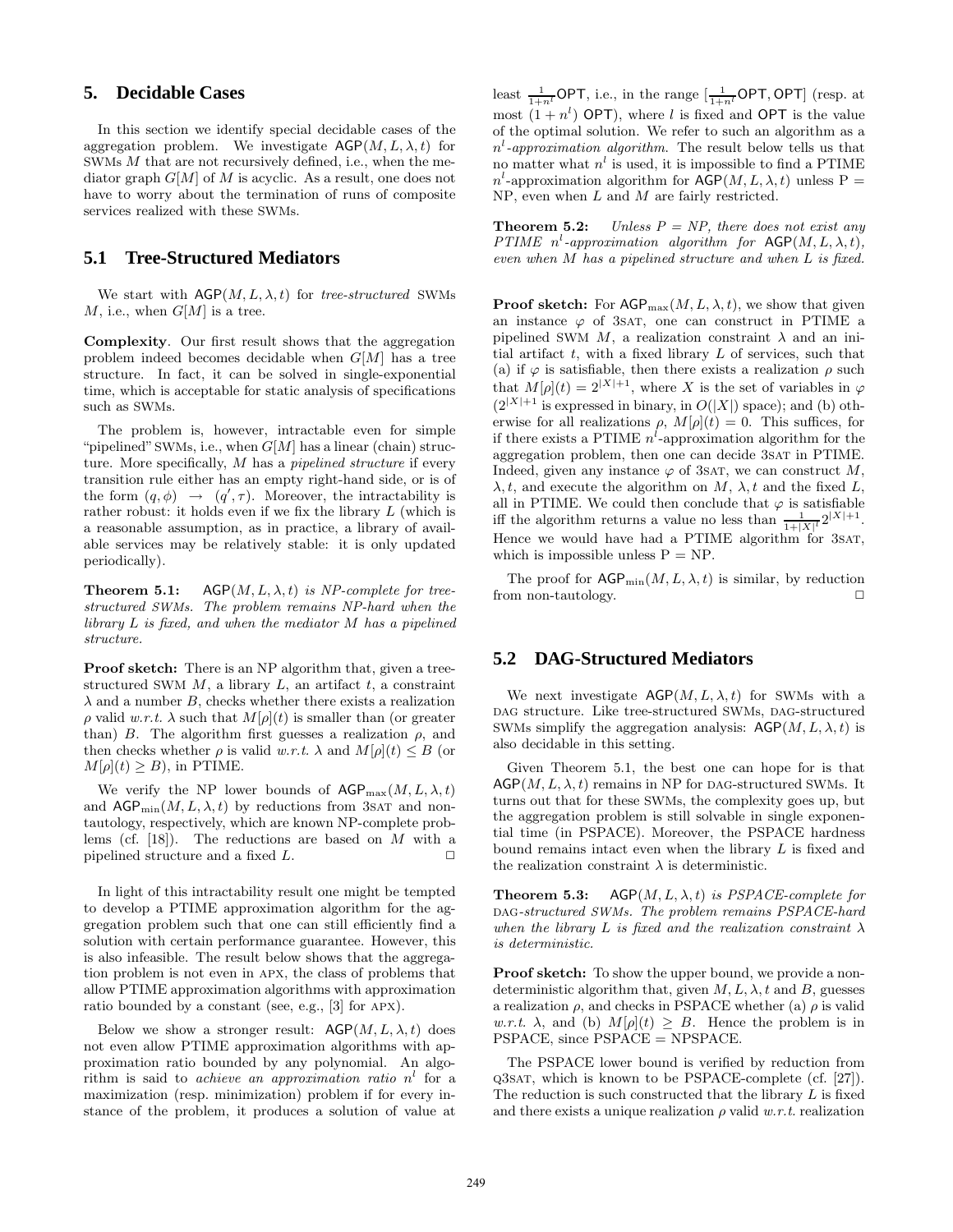| Mediators $M$    | $AGP(M, L, \lambda, t)$     | with fixed $L$                | with fixed $M$       |
|------------------|-----------------------------|-------------------------------|----------------------|
| tree-structured  | $NP$ -complete (Th 5.1)     | $NP$ -complete (Th 5.1)       | PTIME (Prop 5.4)     |
|                  | approximation-hard (Th 5.2) | approximation-hard (Th 5.2)   |                      |
| DAG-structured   | PSPACE-complete (Th 5.3)    | PSPACE-complete (Th 5.3)<br>Ш | PTIME $(Prop 5.4)$   |
| graph-structured | undecidable $(Th 4.1)$      | undecidable $(Th 4.1)$        | undecidable (Th 4.1) |

Table 1: Complexity bounds on the aggregation problem  $AGP(M, L, \lambda, t)$ 

constraint  $\lambda$ .

When the mediator is predefined. We have seen from Theorems 4.1, 5.1, 5.2 and 5.3 that fixing library does not make our lives easier: the lower bounds remain unchanged when the library of available services is predefined and fixed.

Another practical setting is that a service provider often maintains a set of predefined mediators. That is, the SWMs can be considered fixed, while the library  $L$  is periodically updated by adding newly found available services to it, or removing obsolete services from it.

Below we show that fixing SWMs simplifies the aggregation synthesis: the problem is in PTIME for a fixed SWM  $M$ , when  $M$  has a tree or a DAG structure. Contrast this to Theorem 4.1, which tells us that when the mediators are recursively defined, fixing both mediators and library does not help.

**Proposition 5.4:** AGP $(M, L, \lambda, t)$  is in PTIME when M is a fixed DAG-structured SWM.

**Proof sketch:** When M is fixed, given any  $L, \lambda, t$  and for any realization  $\rho$  valid w.r.t.  $\lambda$ , it takes PTIME to compute  $M[\rho](t)$ . Indeed, the size of M is a constant in this setting. From this it follows that it is in PTIME to find a realization  $\rho$  that maximizes (or minimizes)  $M[\rho](t)$ .

## **6. Conclusion**

We have provided a formal treatment of the aggregation synthesis of Web service mediators, a problem that is of practical importance but has not been adequately addressed theoretically. We have developed a model for specifying mediators with aggregation synthesis, and formulated the aggregation problem. We have also established matching upper and lower bounds on the problem for mediators of various structures. The main results of the paper are summarized in Table 1. We showed that the problem is beyond reach in practice for recursively defined mediators, even when the mediators and the library of available services are predefined and fixed. Nevertheless, for mediators with a DAG or a tree structure, the problem becomes decidable in single-exponential time, which is an acceptable complexity for static analysis problems. More specifically, the problem is PSPACE-complete for DAG-shaped mediators, and is NPcomplete for tree-shaped ones; it is even in PTIME when a set of predefined mediators are considered, a common setting in practice. These make our lives easier, but only to an extent: the NP-lower bound remains intact when the mediator has a pipelined structure and the library is fixed. Worse

still, the problem does not allow any PTIME approximation algorithms with a polynomial ratio. The PSPACE lower bound is also robust when the library is fixed.

This work is a first step toward understanding the aggregation synthesis of Web services. There is naturally much more to be done. First, nondeterminism deserves a full treatment. While SWMs support a simple form of nondeterminism by means of the instantiations of templates, it is interesting and practical to extend SWMs by allowing a transition rule to be associated with multiple pre-conditions. As remarked earlier, however, this introduces several challenges. Second, the run of a composite service generated from an SWM may not terminate. We are currently investigating practical restrictions on SWMs such that every run is guaranteed to terminate and yield a solution. Third, while the aggregation problem is undecidable in general and is intractable for non-recursive SWMs, we expect that practical PTIME cases can be identified in certain specific application domains. Fourth, it is interesting to revisit the composition problem when aggregation synthesis is brought into the play. That is, we want to automatically generate mediators that coordinate available services and deliver a requested service, with aggregation analysis that aims to best serve the users' need. Finally, we would like to develop efficient heuristic algorithms to realize mediators with aggregation synthesis for specific applications. The operational semantics given in Section 2.2 provides a conceptual-level strategy for delivering a requested service. The strategy can certainly be improved by capitalizing on practical pruning techniques. For instance, one may employ a lazy evaluation strategy such that if some branch already yields a larger (or smaller) value than a given bound, realizations of the templates in other branches as well as their computation can be entirely avoided.

Acknowledgments. Fan is supported in part by EP-SRC E029213/1 and a Yangtze River Scholarship. Fan and Libkin acknowledge the financial support of the Future and Emerging Technologies (FET) programme within the Seventh Framework Programme for Research of the European Commission, under the FET-Open grant agreement FOX, number FP7-ICT-233599. Deng is with the National Laboratory of Software Development Environment at Beihang University, and is supported in part by the 973 Program (2005CB321803) and the 863 Program of China (2007AA010301).

## **7. References**

[1] S. Abiteboul, L. Segoufin, and V. Vianu. Static analysis